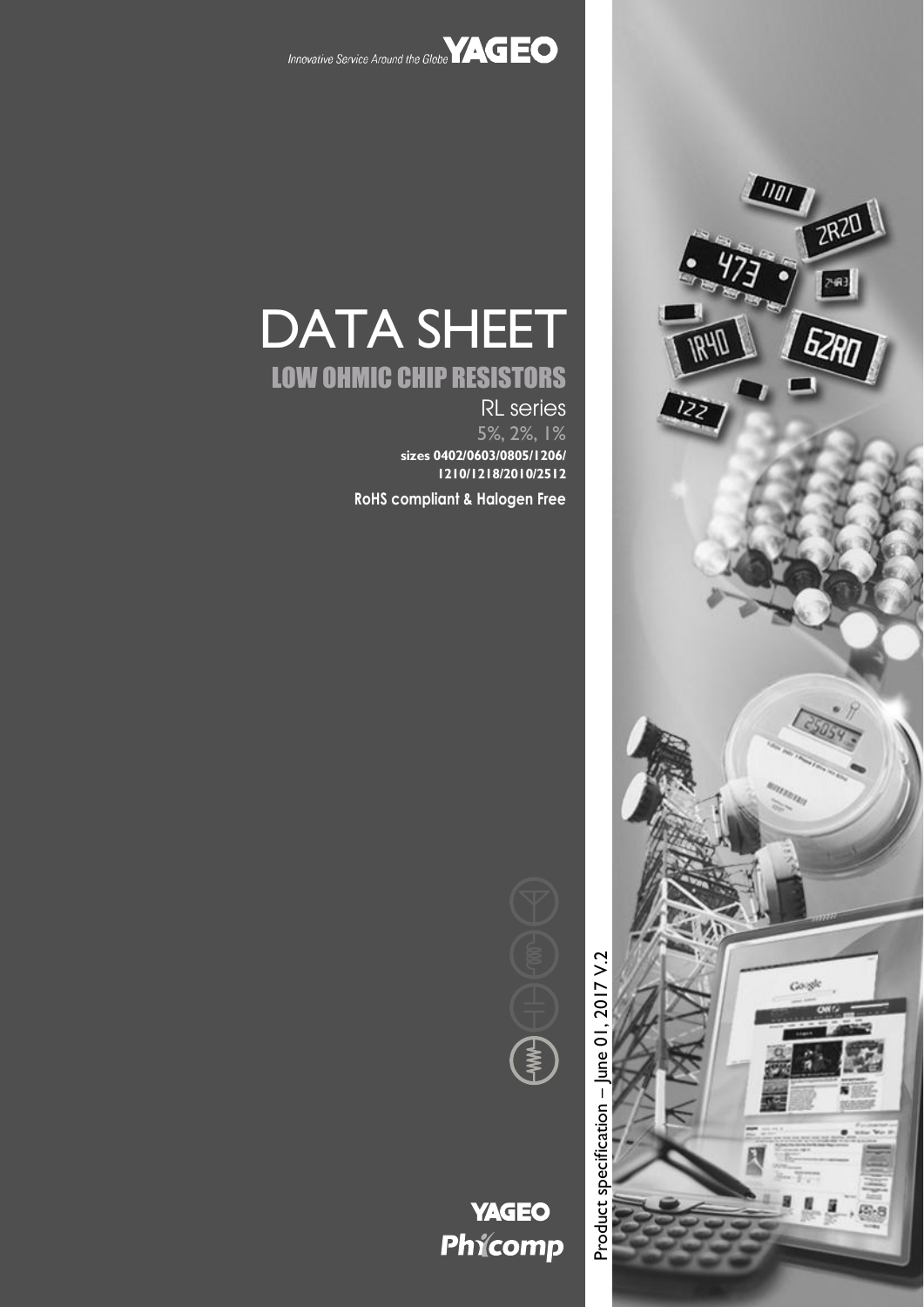Chip Resistor Surface Mount RL SERIES **0402 to 2512** 9

**SCOPE** 

This specification describes RL0402 to RL2512 low ohmic chip resistors with lead-free terminations made by thick film process.

#### APPLICATIONS

- Converters
- Printer equipment
- Server board
- Telecom
- Consumer
- Car electronics

#### FEATURES

- AEC-Q200 qualified
- Halogen Free Epoxy
- RoHS compliant
- Hazardous wastes
- High component and equipment reliability
- Saving of PCB space
- Non-forbidden materials used in products/production
- Low resistances applied to current sensing
- MSL Class: MSL 1

#### ORDERING INFORMATION - GLOBAL PART NUMBER & 12NC

Both part numbers are identified by the series, size, tolerance, packing type, temperature coefficient, taping reel and resistance value.

#### **YAGEO BRAND ordering code**

#### **GLOBAL PART NUMBER (PREFERRED)**

|  |  |  |  |  |  | RL XXXX X X X XX XXXX L |  |
|--|--|--|--|--|--|-------------------------|--|
|--|--|--|--|--|--|-------------------------|--|

|            | $(2)$ $(3)$ $(4)$ $(5)$ | (6) |  |
|------------|-------------------------|-----|--|
| $(I)$ SIZE |                         |     |  |

### 0402 / 0603 / 0805 / 1206 / 1210 / 1218 / 2010 / 2512

#### (2) TOLERANCE

 $F = \pm 1\%$  $G = \pm 2%$  $I = \pm 5%$ 

"-" = Jumper ordering

#### (3) PACKAGING TYPE

 $R =$  Paper taping reel  $K =$  Embossed taping reel

#### (4) TEMPERATURE COEFFICIENT OF RESISTANCE

 $-$  = Based on spec

#### (5) TAPING REEL

#### $07 = 7$  inch dia. Reel and standard power

- $10 = 10$  inch dia. Reel and standard power
- $13 = 13$  inch dia. Reel and standard power
- $7W = 7$  inch dia. Reel and  $2 \times$  standard power (0805 and 1206)

#### (6) RESISTANCE VALUE

There are 2~4 digits indicated the resistor value. Letter R/K/M is decimal point. Detailed coding rules of resistance are shown in the table of "Resistance rule of global part number".

#### (7) DEFAULT CODE

Letter L is system default code for order only (Note)

| $\Box$ Resistance rule of global part<br>number |                                                                            |
|-------------------------------------------------|----------------------------------------------------------------------------|
| Resistance code rule                            | Example                                                                    |
| 0RXXX<br>(1 to 976 m $\Omega$ )                 | $ORI = 0.1$ $\Omega$<br>$OR12 = 0.12$ $\Omega$<br>$OR105 = 0.105$ $\Omega$ |
| <b>XRXX</b><br>(1 to 9.76 $\Omega$ )            | $IR = 1$ O<br>$IR5 = 1.5$ Q<br>9R76 = 9.76 Ω                               |
| <b>XXRX</b><br>$(10 \text{ to } 97.6 \Omega)$   | $10R = 10 \Omega$<br>97R6 = 97.6 O                                         |
| <b>XXXR</b><br>$(100 \text{ to } 976 \Omega)$   | $100R = 100 \Omega$                                                        |
| <b>XKXX</b><br>(1 to 9.76 K $\Omega$ )          | IK = 1,000 Ω<br>9K76 = 9760 Ω                                              |
| <b>XMXX</b><br>(Ι to 9.76 MΩ)                   | $IM = 1,000,000 \Omega$<br>9M76 = 9,760,000 Ω                              |

#### **ORDERING EXAMPLE**

The ordering code of a RL0603 chip resistor, value 0.56Ω with ±1% tolerance, supplied in 7-inch tape reel is: RL0603FR-070R56L.

#### **NOTE**

- 1. All our R-Chip products meet RoHS compliant and Halogen Free. "LFP" of the internal 2D reel label mentions "Lead Free Process"
- 2. On customized label, "LFP" or specific symbol can be printed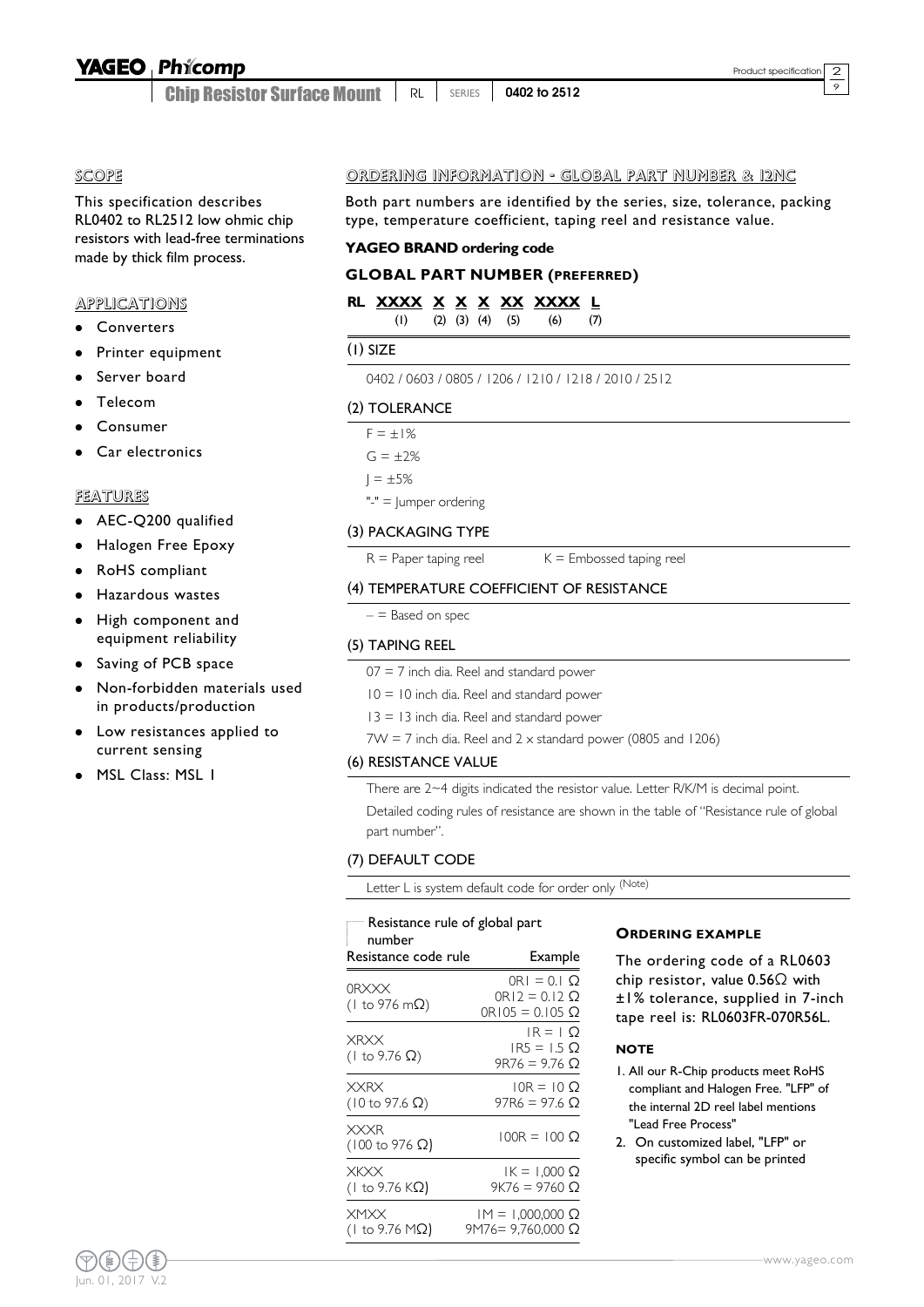9

#### **P HYCOMP BRAND ordering codes**

Both GLOBAL PART NUMBER (preferred) and 12NC (traditional) codes are acceptable to order Phycomp brand products.

#### **GLOBAL PART NUMBER (PREFERRED)**

For detailed information of GLOBAL PART NUMBER and ordering example, please refer to page 2.

#### **12NC CODE**

|                   |                   |        | 2350 / 2390 / 2322 XXX XXXXX L                |                         |                                                              |                |                                              | Last digit of 12NC |          |                                      |
|-------------------|-------------------|--------|-----------------------------------------------|-------------------------|--------------------------------------------------------------|----------------|----------------------------------------------|--------------------|----------|--------------------------------------|
| (1)               |                   |        | (3)<br>(2)<br>(4)                             |                         |                                                              |                | Resistance decade <sup>(3)</sup>             |                    |          | Last digit                           |
| SIZE TYPE         | IN <sup>(1)</sup> | $(\%)$ | START TOL. RESISTANCE<br><b>RANGE</b>         | EMBOSSED <sup>(2)</sup> | PAPER/PE <sup>(2)</sup><br>TAPE ON REEL TAPE ON REEL (units) |                | 0.01 to 0.0976Ω<br>0.1 to $0.976\Omega$      |                    |          | C<br>7                               |
|                   |                   |        |                                               | 4,000                   | 5,000                                                        | 10,000         | I to $9.76\Omega$                            |                    |          | 8                                    |
| 0402 LRC31        | 2350              |        | $\pm 5\%$ 0.05 to 1 $\Omega$                  |                         |                                                              | 513 20xxx      | I0 to 97.6Ω                                  |                    |          | 9                                    |
| LRC32             | 2350              | ±1%    | $0.05$ to $\vert \Omega \vert$                |                         |                                                              | 513 22xxx      | 100 to 976Ω                                  |                    |          |                                      |
| 0603 LRC21        | 2350              | ±5%    | $0.01$ to $1 \Omega$                          |                         | 512 10xxx                                                    |                | I to 9.76 k $\Omega$                         |                    |          |                                      |
| LRC <sub>22</sub> | 2350              | ±1%    | $0.01$ to $1 \Omega$                          |                         | 51212xxx                                                     |                | 10 to 97.6 kΩ                                |                    |          |                                      |
| 0805 LRC11        | 2350              | ±5%    | $0.01$ to $1 \Omega$                          |                         | 511 10xxx                                                    |                | 100 to 976 kΩ                                |                    |          |                                      |
| LRC <sub>12</sub> | 2350              | ±1%    | $0.01$ to $1 \Omega$                          |                         | 51112xxx                                                     |                | I to 9.76 MΩ                                 |                    |          | 5                                    |
| LRCIIP            | 2350              | ±1%    | $0.01$ to $1 \Omega$                          |                         | $511$ $15xxx$                                                |                | 10 to 97.6 MΩ                                |                    |          | 6                                    |
| LRC12P            | 2350              | ±5%    | $0.01$ to $\Omega$                            |                         | 51117xxx                                                     |                |                                              |                    |          |                                      |
| 1206 LRC01        | 2350              | ±5%    | $0.01$ to $1 \Omega$                          |                         | 510 10xxx                                                    |                | Example:                                     | $0.02\Omega$       | $=$      | 0200 or 200                          |
| LRC02             | 2350              | ±1%    | $0.01$ to $1 \Omega$                          |                         | 51012xxx                                                     |                |                                              | $0.3\Omega$        | $\equiv$ | 3007 or 307                          |
| <b>LRC01P</b>     | 2350              | ±1%    | $0.01$ to $1 \Omega$                          |                         | 51901xxx                                                     |                |                                              | IΩ                 | $=$      | 1008 or 108                          |
| LRC02P            | 2350              | ±5%    | $0.01$ to $1 \Omega$                          |                         | $519$ $\overline{\text{xxxx}}$                               |                |                                              | 33 $k\Omega$       | $=$      | 3303 or 333                          |
| 1210 LPRC101 2390 |                   | ±5%    | $0.01$ to 0.0976 $\Omega$ -                   |                         | 735 90xxx                                                    |                |                                              | $10 M\Omega$       | $\equiv$ | 1006 or 106                          |
| LPRC101 2390      |                   | ±5%    | $0.1$ to $1 \Omega$                           |                         | 735 60xxx                                                    |                | <b>ORDERING EXAMPLE</b>                      |                    |          |                                      |
| LPRC102 2390      |                   | ±1%    | $0.01$ to $1 \Omega$                          |                         | 735 3xxxx                                                    | $\overline{a}$ |                                              |                    |          | The ordering code of a RL0603 chip   |
| 1218 LPRC201 2322 |                   | ±5%    | $0.01$ to $1 \Omega$                          | 735 64xxx               |                                                              |                | resistor, value 0.56 $\Omega$ with $\pm 1\%$ |                    |          |                                      |
| LPRC201 2322      |                   | ±1%    | $0.01$ to $1 \Omega$                          | 735 7xxxx               |                                                              |                | tolerance, supplied in tape of 5,000         |                    |          |                                      |
| 2010 LPRC111 2322 |                   | ±5%    | $0.01$ to 0.0976 $\Omega$                     | 760 90xxx               |                                                              |                |                                              |                    |          | units per reel is: 235051212567L or  |
| LPRC111 2322      |                   | ±5%    | $0.1$ to $1 \Omega$                           | 760 60xxx               |                                                              |                | RL0603FR-070R56L.                            |                    |          |                                      |
| LPRC111 2322      |                   | ±1%    | 0.01 to 0.0976 Ω 761 90 $x \times$            |                         |                                                              |                | <b>NOTE</b>                                  |                    |          |                                      |
| LPRC111 2322      |                   | ±1%    | 0.1 to $\Omega$                               | 761 6xxxx               |                                                              |                | I. All our R-Chip products meet RoHS         |                    |          |                                      |
| 2512 LPRC221 2322 |                   | ±5%    | 0.01 to 0.0976 $\Omega$ 762 90 $\times$       |                         |                                                              |                | the internal 2D reel label mentions          |                    |          | compliant and Halogen Free. "LFP" of |
| LPRC221 2322      |                   | ±5%    | 0.1 to $\Omega$                               | 762 60xxx               |                                                              |                | "Lead Free Process"                          |                    |          |                                      |
| LPRC221 2322      |                   | ±1%    | 0.01 to 0.0976 $\Omega$ 763 90 $\times\times$ |                         |                                                              |                | 2. On customized label, "LFP" or specific    |                    |          |                                      |
| LPRC221 2322      |                   |        | $\pm 1\%$ 0.1 to 1 $\Omega$                   | 763 6xxxx               |                                                              |                | symbol can be printed                        |                    |          |                                      |

(1) The resistors have a 12-digit ordering code starting with 2350/2390/2322.

- (2) The subsequent 4 or 5 digits indicate the resistor tolerance and packaging. (In 12NC code, only 07'' tape reel code is supplied. Supply of 10''/13'' tape reel is requested in Global part number ordering code.)
- (3) The remaining 4 or 3 digits represent the resistance value with the last digit indicating the multiplier as shown in the table of "Last digit of 12NC".
- (4) Letter L is system default code for order only  $^{(\text{Note})}$ .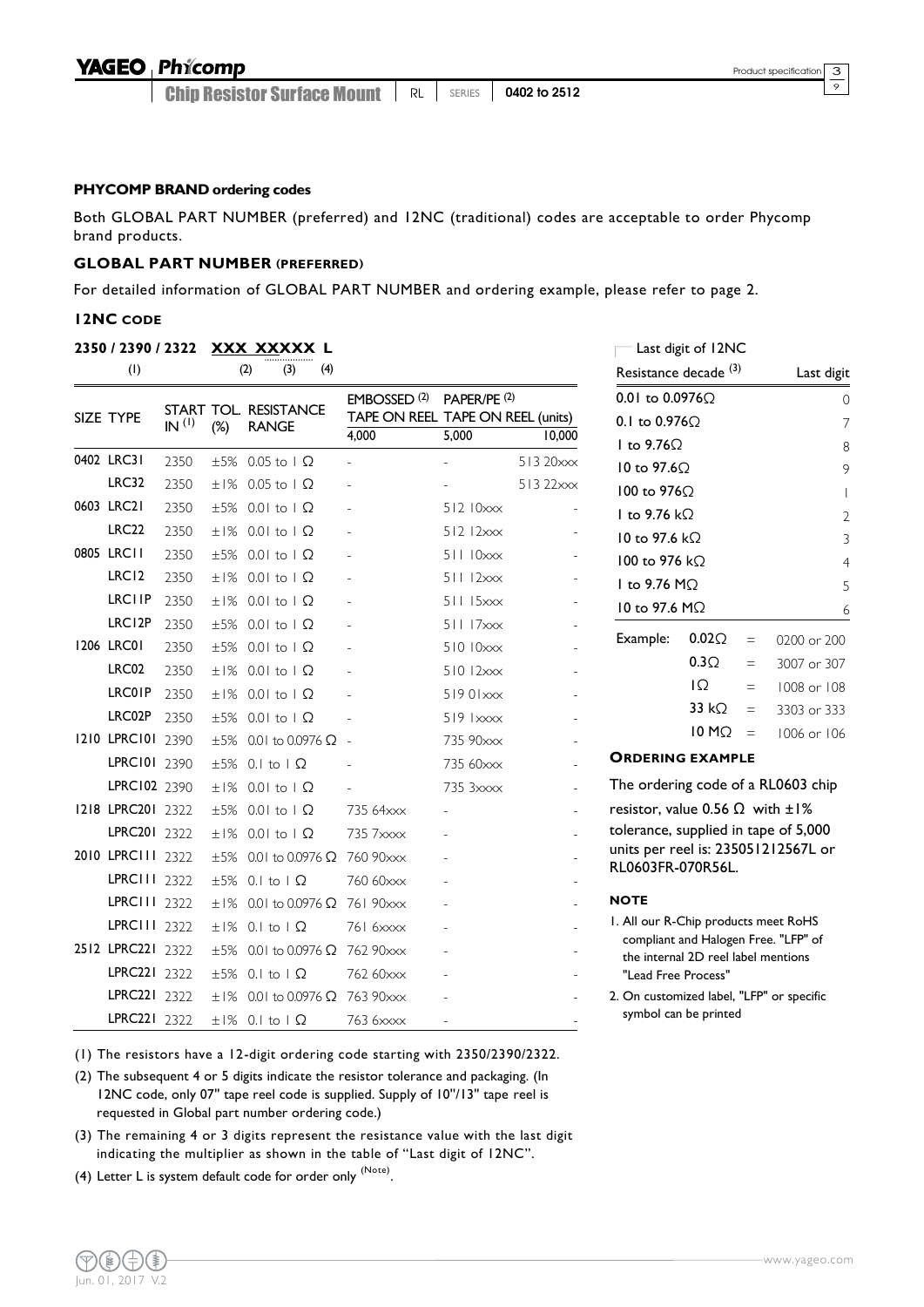| <b>YAGEO</b> Phicomp |  |
|----------------------|--|
|                      |  |

**Chip Resistor Surface Mount | RL | SERIES | 0402 to 2512** 

 $\circ$ 

MARKING



For further marking information, please see special data sheet "Chip resistors marking".

#### CONSTRUCTION

The resistors are constructed out of a high-grade ceramic body. Internal metal electrodes are added at each end and connected by a resistive paste. The composition of the paste is adjusted to give the approximate required resistance and laser cutting of this resistive layer that achieves tolerance trims the value. The resistive layer is covered with a protective coat and printed with the resistance value. Finally, the two external terminations (matte tin) are added. See fig. 4.

#### DIMENSIONS

 $\overline{\phantom{a}}$ Table I For outlines see fig. 4

| <b>TYPE</b> |                                                                                               | L (mm) W (mm) $H (mm)$ $I_1 (mm)$ $I_2 (mm)$ |  |
|-------------|-----------------------------------------------------------------------------------------------|----------------------------------------------|--|
|             | <b>RL0402</b> 1.00 $\pm$ 0.10 0.50 $\pm$ 0.05 0.35 $\pm$ 0.05 0.20 $\pm$ 0.10 0.25 $\pm$ 0.10 |                                              |  |
|             | <b>RL0603</b> 1.60 ±0.10 0.80 ±0.10 0.45 ±0.10 0.25 ±0.15 0.25 ±0.15                          |                                              |  |
|             | <b>RL0805</b> 2.00 $\pm$ 0.10 1.25 $\pm$ 0.10 0.50 $\pm$ 0.10 0.35 $\pm$ 0.20 0.35 $\pm$ 0.20 |                                              |  |
|             | <b>RL1206</b> 3.10 $\pm$ 0.10 1.60 $\pm$ 0.10 0.55 $\pm$ 0.10 0.45 $\pm$ 0.20 0.40 $\pm$ 0.20 |                                              |  |
|             | <b>RL1210</b> 3.10 $\pm$ 0.10 2.60 $\pm$ 0.15 0.55 $\pm$ 0.10 0.50 $\pm$ 0.20 0.50 $\pm$ 0.20 |                                              |  |
|             | <b>RL1218</b> 3.05 $\pm$ 0.15 4.60 $\pm$ 0.20 0.55 $\pm$ 0.10 0.45 $\pm$ 0.25 0.50 $\pm$ 0.25 |                                              |  |
|             | <b>RL2010</b> $5.00 \pm 0.10$ 2.50 $\pm 0.15$ 0.55 $\pm 0.10$ 0.60 $\pm 0.20$ 0.50 $\pm 0.20$ |                                              |  |
|             | <b>RL2512</b> 6.35 $\pm$ 0.10 3.20 $\pm$ 0.15 0.55 $\pm$ 0.10 0.60 $\pm$ 0.20 0.50 $\pm$ 0.20 |                                              |  |

#### **OUTLINES**

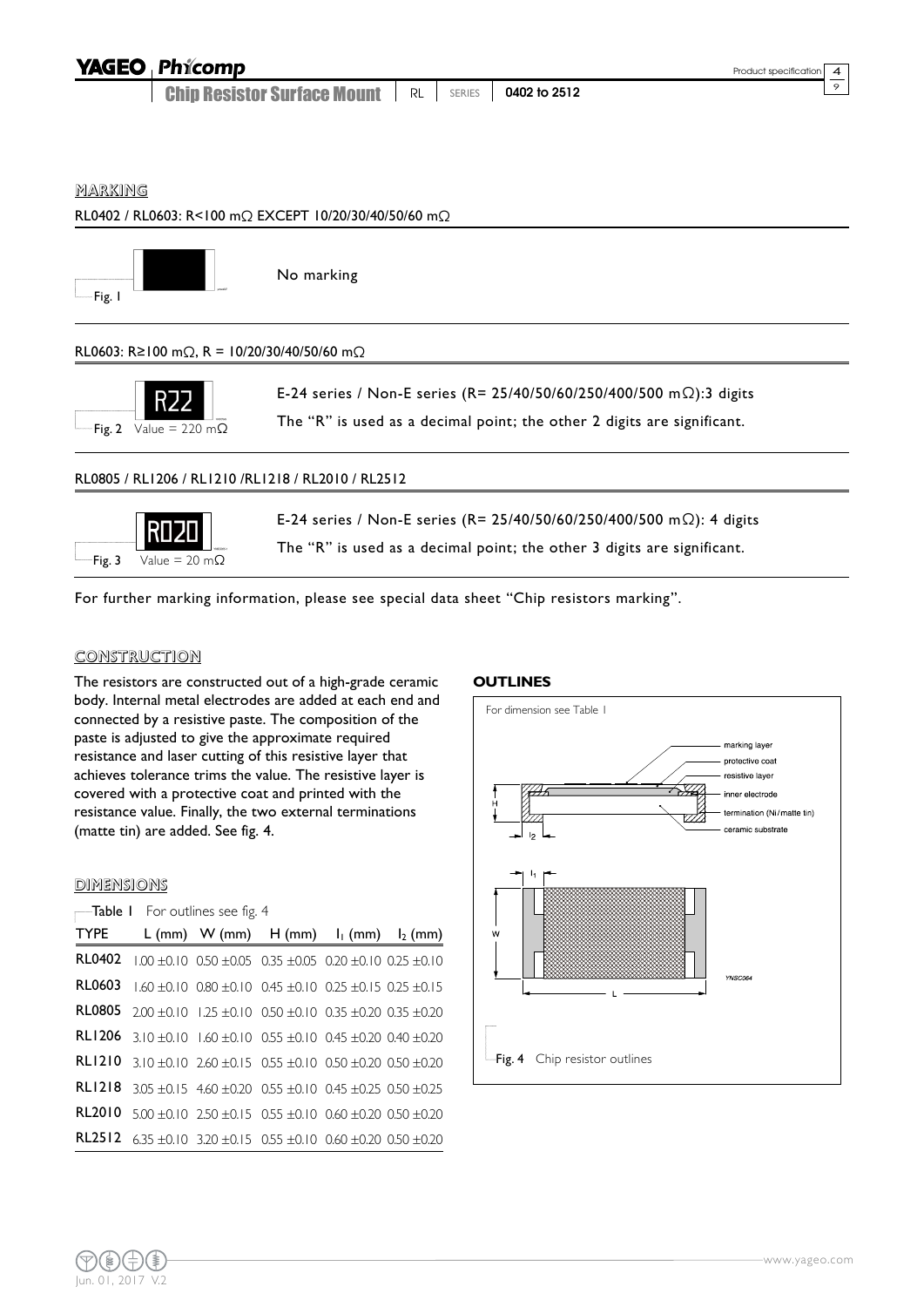**Chip Resistor Surface Mount | RL | SERIES | 0402 to 2512** 

 $rac{5}{9}$ 

#### ELECTRICAL CHARACTERISTICS

 $\overline{\phantom{a}}$ Table 2

| <b>Type</b>   | Power<br>$P_{70}$      | Operating Temp.<br>range            | Resistance range & tolerance |                                      | T. C. R.<br>(ppm/ $^{\circ}$ C)            | Jumper criteria                                         |
|---------------|------------------------|-------------------------------------|------------------------------|--------------------------------------|--------------------------------------------|---------------------------------------------------------|
| <b>RL0402</b> | 1/16W                  |                                     |                              | $50 \text{m}\Omega \leq R < 1\Omega$ |                                            | $20m\Omega$<br>Max. resistance<br>1.5A<br>Rated current |
| <b>RL0603</b> | 1/10W                  | $-55^{\circ}$ C to $+155^{\circ}$ C |                              | $10m\Omega \leq R \leq 1\Omega$      |                                            | $20m\Omega$<br>Max. resistance<br>2A<br>Rated current   |
|               | 1/8W                   |                                     |                              | $10m\Omega \leq R \leq 1\Omega$      | See following table<br>"T.C.R.- RL series" | $20m\Omega$<br>Max. resistance<br>Rated current<br>2.5A |
| <b>RL0805</b> | 1/4W                   | $-55^{\circ}$ C to $+125^{\circ}$ C |                              | $10m\Omega \leq R \leq 1\Omega$      |                                            |                                                         |
|               | 1/4W                   | $-55^{\circ}$ C to $+155^{\circ}$ C | E24 ± $1\%$ , ± 2%, ± 5%     | $10m\Omega \leq R \leq 1\Omega$      |                                            | $20m\Omega$<br>Max. resistance<br>3.5A<br>Rated current |
| <b>RL1206</b> | 1/2W                   | $-55^{\circ}$ C to $+125^{\circ}$ C |                              | $10m\Omega \leq R \leq 1\Omega$      |                                            |                                                         |
| <b>RL1210</b> | 1/2W                   |                                     |                              | $10m\Omega \leq R \leq 1\Omega$      |                                            |                                                         |
| <b>RL1218</b> | $\mathsf{I}\mathsf{W}$ |                                     |                              | $10m\Omega \leq R \leq 1\Omega$      |                                            |                                                         |
| RL2010        | 3/4W                   | $-55^{\circ}$ C to $+155^{\circ}$ C |                              | $10m\Omega \leq R \leq 1\Omega$      |                                            |                                                         |
| <b>RL2512</b> | IW                     |                                     |                              | $10m\Omega \leq R \leq 1\Omega$      |                                            |                                                         |

| TYPE /        | <b>RESISTANCE</b><br><b>RANGE</b> | <b>TEMPERATURE COEFFICIENT</b><br>OF RESISTANCE |                                   |                                   |                                                 |                                                                                             |                                                             |                                     |                                           |  |
|---------------|-----------------------------------|-------------------------------------------------|-----------------------------------|-----------------------------------|-------------------------------------------------|---------------------------------------------------------------------------------------------|-------------------------------------------------------------|-------------------------------------|-------------------------------------------|--|
| <b>RL0402</b> |                                   | $50m\Omega \leq R < 100m\Omega$                 |                                   |                                   |                                                 | $100m\Omega \leq R \leq 500m\Omega$                                                         |                                                             | 500mΩ ≤R <lω< th=""><th></th></lω<> |                                           |  |
|               | $50m\Omega \leq R <   \Omega$     |                                                 | $\pm 1000$ ppm/°C                 |                                   |                                                 | $\pm 800$ ppm/°C                                                                            |                                                             | $\pm 300$ ppm/°C                    |                                           |  |
| <b>RL0603</b> |                                   | $10mO$ ≤R≤36mO                                  |                                   |                                   | $36m\Omega \leq R \leq 91m\Omega$               |                                                                                             | 9 Im $\Omega$ <r <math="">\leq 500 m<math>\Omega</math></r> |                                     | 500m $\Omega$ <r<1<math>\Omega</r<1<math> |  |
|               | $10m\Omega \leq R <   \Omega$     | $\pm$ 1,500 ppm/°C                              |                                   |                                   | $\pm$ 1,200 ppm/°C                              | $\pm 800$ ppm/°C                                                                            |                                                             | $\pm 300$ ppm/°C                    |                                           |  |
| <b>RL0805</b> |                                   | 10mΩ ≤ R≤18mΩ                                   | $18m\Omega \leq R \leq 47m\Omega$ |                                   | $47mQ \leq R \leq 91mQ$                         | $91 \text{m}\Omega \le R \le 360 \text{m}\Omega$ 360m $\Omega \le R \le 500 \text{m}\Omega$ |                                                             |                                     | $500 \text{m} \Omega \leq R < l \Omega$   |  |
|               |                                   | $\pm$ 1,500 ppm/°C                              |                                   | $\pm$ 1,200 ppm/°C                | $\pm$ 1,000 ppm/°C                              | $\pm 600$ ppm/°C                                                                            |                                                             | $\pm 300$ ppm/°C                    | $\pm 200$ ppm/ $\degree$ C                |  |
|               |                                   | 10mΩ ≤ R≤18mΩ                                   |                                   | $18m\Omega \leq R \leq 47m\Omega$ | $47mQ \leq R \leq 91mQ$                         | $91 \text{mO}$ <r <math="">\leq 360mO</r>                                                   | $360 \text{m} \Omega \leq R \leq 500 \text{m} \Omega$       |                                     | $500 \text{m} \Omega \le R \le 1 \Omega$  |  |
| <b>RLI206</b> | $10mQ\leq R<1Q$                   | $\pm$ 1,500 ppm/°C                              |                                   | $\pm$ 1,200 ppm/°C                | $\pm$ 1,000 ppm/°C                              | $\pm 600$ ppm/°C                                                                            |                                                             | $\pm 300$ ppm/°C                    | $\pm 200$ ppm/°C                          |  |
| <b>RLI210</b> |                                   | $\pm$ 1,500 ppm/°C                              |                                   | $\pm$ 1,000 ppm/°C                | $\pm 800$ ppm/°C                                | $\pm 600$ ppm/°C                                                                            |                                                             | $\pm 300$ ppm/°C                    | $\pm 200$ ppm/ $\degree$ C                |  |
| RL2010        |                                   | $\pm$ 1,500 ppm/°C                              |                                   | $\pm$ 1,200 ppm/°C                | $\pm$ 1,000 ppm/°C                              | $\pm 600$ ppm/°C                                                                            |                                                             | $\pm 300$ ppm/°C                    | $\pm 200$ ppm/ $\degree$ C                |  |
| RL2512        |                                   | $\pm$ 1,500 ppm/°C                              |                                   | $\pm$ 1,200 ppm/°C                | $\pm 800$ ppm/°C                                | $\pm 600$ ppm/°C                                                                            |                                                             | $\pm 300$ ppm/°C                    | $\pm 200$ ppm/ $\degree$ C                |  |
|               |                                   | $10m\Omega \leq R \leq 30m\Omega$               |                                   |                                   | $30 \text{m}\Omega \le R \le 56 \text{m}\Omega$ | $56m\Omega \leq R \leq 180m\Omega$                                                          |                                                             |                                     | $180 \text{m} \Omega \le R \le 1 \Omega$  |  |
| <b>RLI218</b> | $10m\Omega \leq R <   \Omega$     | $\pm 2,000$ ppm/°C                              |                                   |                                   | $\pm$ 1,000 ppm/°C                              | $\pm 700$ ppm/°C                                                                            |                                                             |                                     | $\pm 250$ ppm/°C                          |  |

#### FOOTPRINT AND SOLDERING PROFILES

For recommended footprint and soldering profiles, please see the special data sheet "Chip resistors mounting".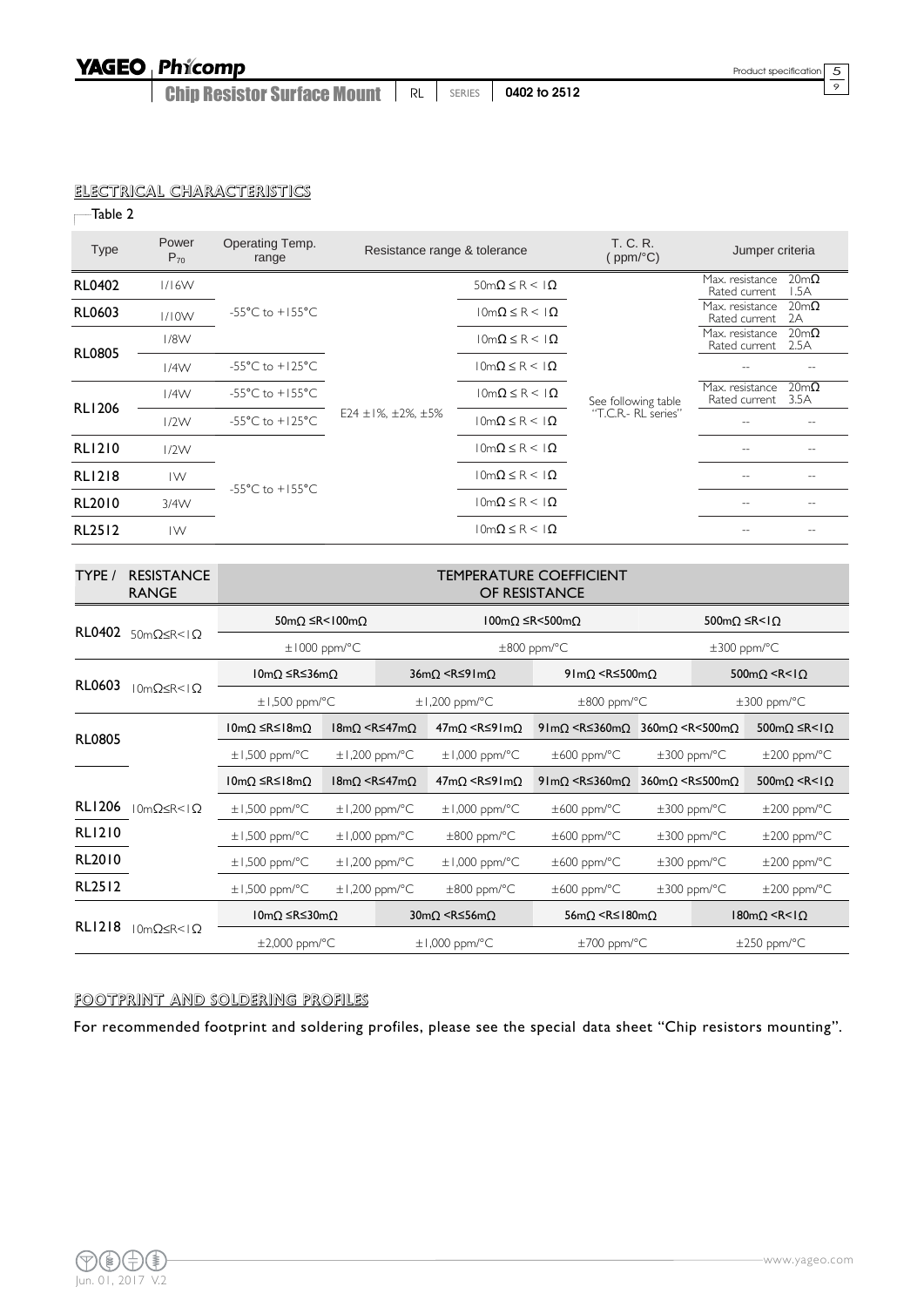Chip Resistor Surface Mount RL SERIES **0402 to 2512**  $\circ$ 

#### PACKING STYLE AND PACKAGING QUANTITY

| $\blacksquare$ Table 3 Packing style and packaging quantity |                       |               |               |               |               |               |               |        |        |
|-------------------------------------------------------------|-----------------------|---------------|---------------|---------------|---------------|---------------|---------------|--------|--------|
| <b>PACKING STYLE</b>                                        | <b>REEL DIMENSION</b> | <b>RL0402</b> | <b>RL0603</b> | <b>RL0805</b> | <b>RL1206</b> | <b>RLI210</b> | <b>RLI218</b> | RL2010 | RL2512 |
| Paper taping reel (R)                                       | 7" (178 mm)           | 10,000        | 5,000         | 5,000         | 5.000         | 5,000         |               |        |        |
|                                                             | 10" (254 mm)          | 20,000        | 10,000        | 10.000        | 10.000        | 10.000        |               |        |        |
|                                                             | 13" (330 mm)          | 50,000        | 20,000        | 20,000        | 20,000        | 20,000        |               |        |        |
| Embossed taping reel (K)                                    | 7" (178 mm)           | $- - -$       |               |               |               |               | 4.000         | 4.000  | 4,000  |

#### **NOTE**

1. For paper/embossed tape and reel specification/dimensions, please see the special data sheet "Chip resistors packing".

#### FUNCTIONAL DESCRIPTION

#### **OPERATINGTEMPERATURE RANGE**

Normal Power: Range: –55 °C to +155 °C (Fig. 5) Double Power: Range: –55 °C to +125 °C (Fig. 6)

#### **POWER RATING**

Each type rated power at 70 °C: RL0402=1/16 W; RL0603=1/10 W; RL0805=1/8 W, 1/4W; RL1206=1/4 W, 1/2W; RL1210=1/2 W; RL1218=1 W; RL2010=3/4 W; RL2512=1 W.

#### **RATED VOLTAGE**

The DC or AC (rms) continuous working voltage corresponding to the rated power is determined by the following formula:

 $V = \sqrt{(PxR)}$ 

Where

V = Continuous rated DC or AC (rms) working voltage (V)

 $P =$  Rated power  $(W)$ 

R = Resistance value  $(\Omega)$ 



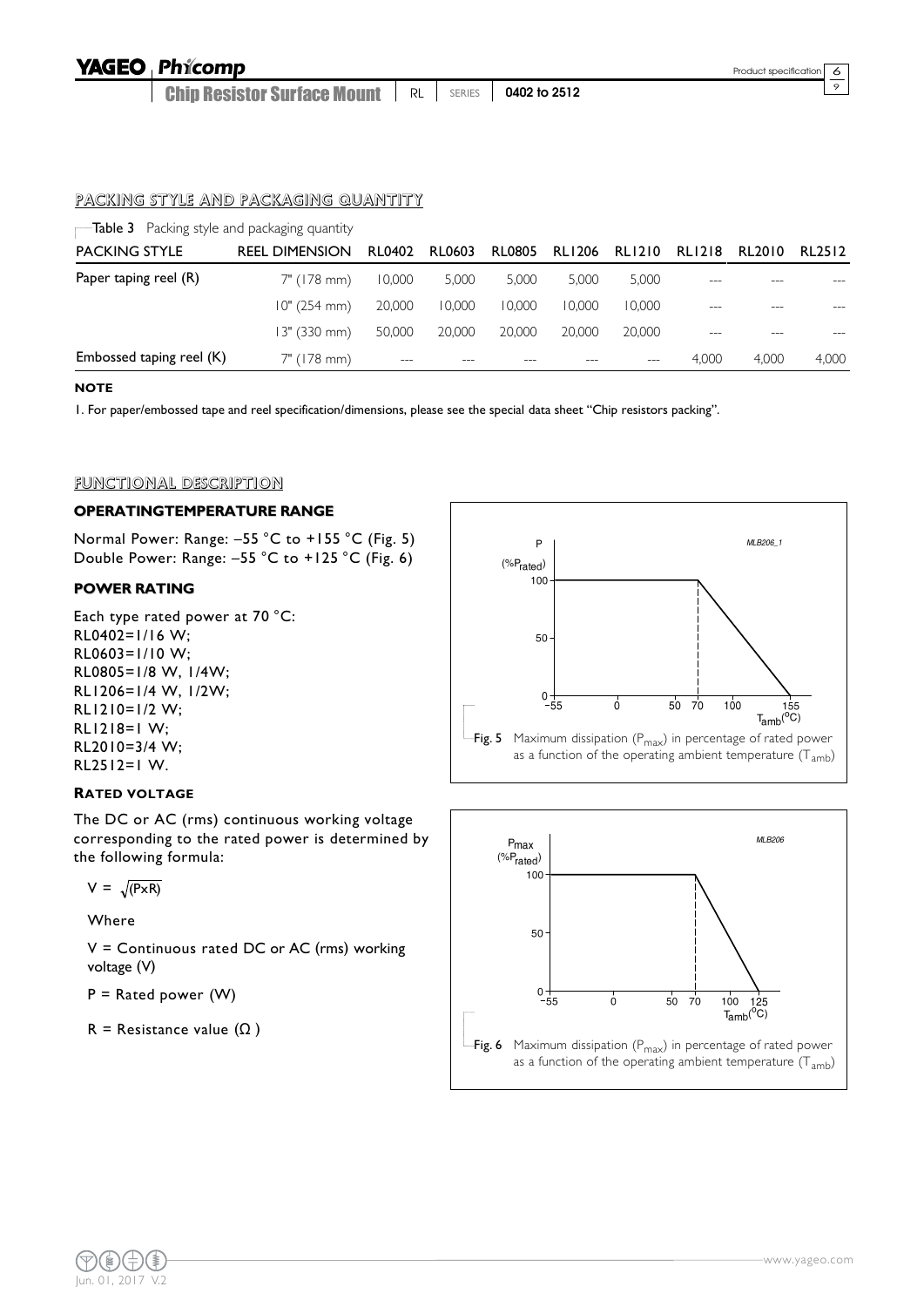**Chip Resistor Surface Mount | RL | SERIES | 0402 to 2512** 

 $\frac{7}{9}$ 

#### TESTS AND REQUIREMENTS

Table 4 Test condition, procedure and requirements

| <b>TEST</b>                  | <b>TEST METHOD</b>                           | <b>PROCEDURE</b>                                                                                                                                           | <b>REQUIREMENTS</b>                                    |
|------------------------------|----------------------------------------------|------------------------------------------------------------------------------------------------------------------------------------------------------------|--------------------------------------------------------|
| Life/<br>Endurance           | IEC 60115-14.25.1<br>MIL-STD-202 Method 108A | 1,000 hours at 70±2°C applied RCWV<br>1.5 hours on, 0.5 hour off, still air required                                                                       | $\pm(2\% + 0.5 \,\text{m}\Omega)$                      |
|                              |                                              |                                                                                                                                                            |                                                        |
| High Temperature<br>Exposure | IEC 60068-2-2                                | 1,000 hours at maximum operating<br>temperature depending on specification,<br>unpowered                                                                   | $\pm$ (1% +0.5m $\Omega$ )                             |
|                              |                                              | No direct impingement of forced air to the<br>parts                                                                                                        |                                                        |
|                              |                                              | Normal power: Tolerances: 155±5°C                                                                                                                          |                                                        |
|                              |                                              | Double power: Tolerances: 125±5°C                                                                                                                          |                                                        |
| Moisture Resistance          | MIL-STD-202 Method 106G                      | Each temperature / humidity cycle is defined at<br>8 hours, 3 cycles / 24 hours for 10d with 25 °C<br>/ 65 °C 95% R.H, without steps 7a & 7b,<br>unpowered | $\pm(2\% + 0.5 \,\text{m}\Omega)$                      |
|                              |                                              | Parts mounted on test-boards, without<br>condensation on parts                                                                                             |                                                        |
| <b>Thermal Shock</b>         | MIL-STD-202 Method 107G                      | $-55/+125 °C$                                                                                                                                              | $±(1% +0.5mΩ)$                                         |
|                              |                                              | Number of cycles required is 300.                                                                                                                          |                                                        |
|                              |                                              | Devices mounted                                                                                                                                            |                                                        |
|                              |                                              | Maximum transfer time is 20 seconds, Dwell<br>time is 15 minutes.                                                                                          |                                                        |
| Short time overload          | IEC60115-14.13                               | RL standard power: 2.5 times rated voltage for<br>5 sec at room temperature                                                                                | $\pm(2\% + 0.5 \,\text{m}\Omega)$<br>No visible damage |
|                              |                                              | RL high power: 5 times rated power for 5 sec<br>at room temperature                                                                                        |                                                        |
| Board Flex/<br>Bending       | IEC 60115-14.33                              | Device mounted on PCB test board as<br>described, only I board bending required                                                                            | $\pm$ (1% +0.5mΩ)<br>No visible damage                 |
|                              |                                              | 3 mm bending                                                                                                                                               |                                                        |
|                              |                                              | Bending time: 60±5 seconds                                                                                                                                 |                                                        |
|                              |                                              | Ohmic value checked during bending                                                                                                                         |                                                        |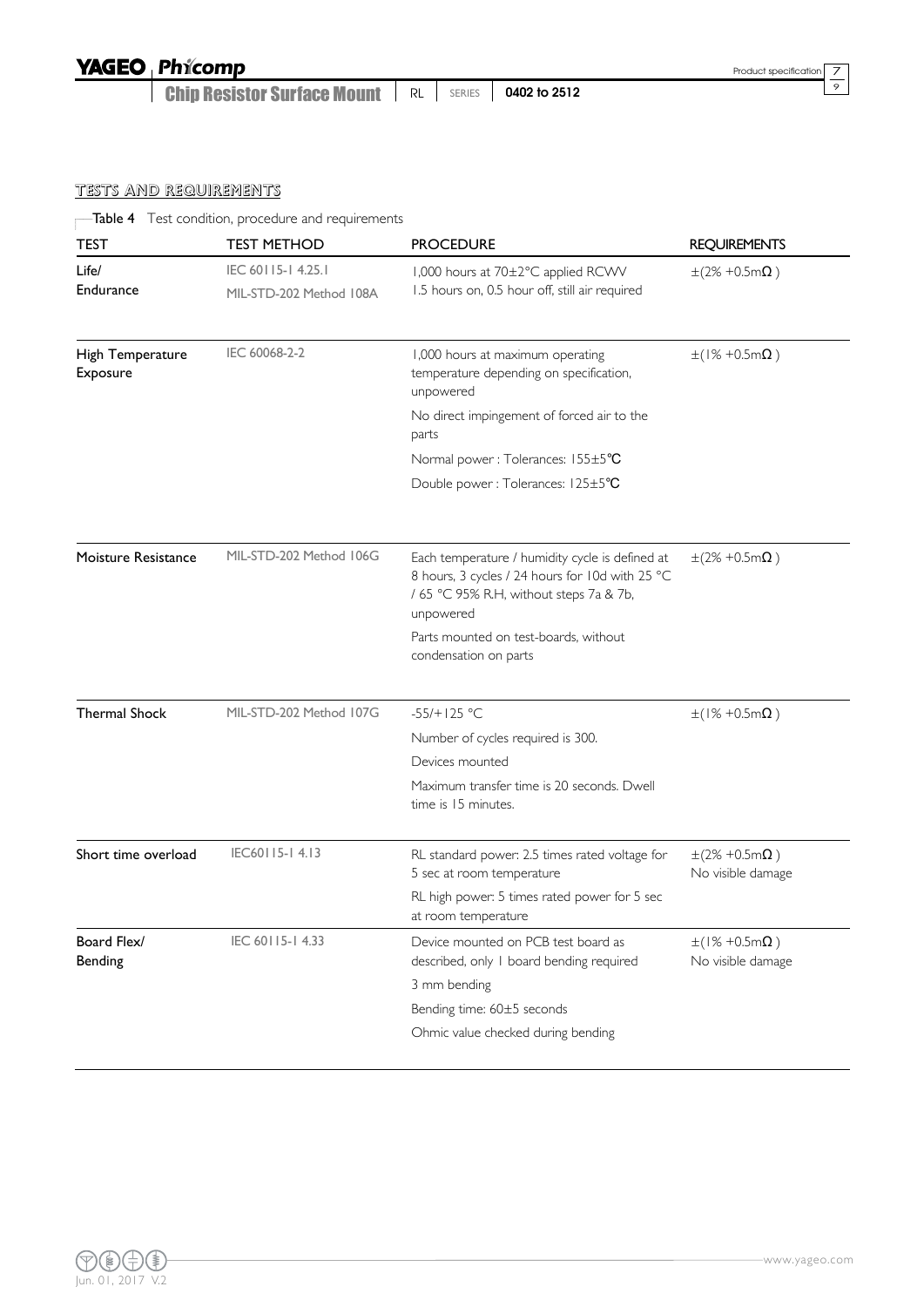**Chip Resistor Surface Mount | RL | SERIES | 0402 to 2512** 

Product specification

 $\frac{8}{9}$ 

| <b>TEST</b>     | <b>TEST METHOD</b> | <b>PROCEDURE</b>                                                    | <b>REQUIREMENTS</b>        |
|-----------------|--------------------|---------------------------------------------------------------------|----------------------------|
| Solderability   |                    |                                                                     |                            |
| - Wetting       | J-STD-002 test B   | Electrical Test not required                                        | Well tinned (≥95% covered) |
|                 |                    | Magnification 50X                                                   | No visible damage          |
|                 |                    | SMD conditions:                                                     |                            |
|                 |                    | I <sup>st</sup> step: method B, aging 4 hours at 155 °C<br>dry heat |                            |
|                 |                    | $2nd$ step: leadfree solder bath at $245±3$ °C                      |                            |
|                 |                    | Dipping time: $3\pm0.5$ seconds                                     |                            |
|                 |                    |                                                                     |                            |
| - Leaching      | J-STD-002 test D   | Leadfree solder, 260 °C, 30 seconds<br>immersion time               | No visible damage          |
| - Resistance to | IEC 60115-14.18    | Condition B, no pre-heat of samples.                                | $±(1% +0.5mΩ)$             |
| Soldering Heat  |                    | Leadfree solder, 260 °C, 10 seconds<br>immersion time               | No visible damage          |
|                 |                    | Procedure 2 for SMD: devices fluxed and<br>cleaned with isopropanol |                            |